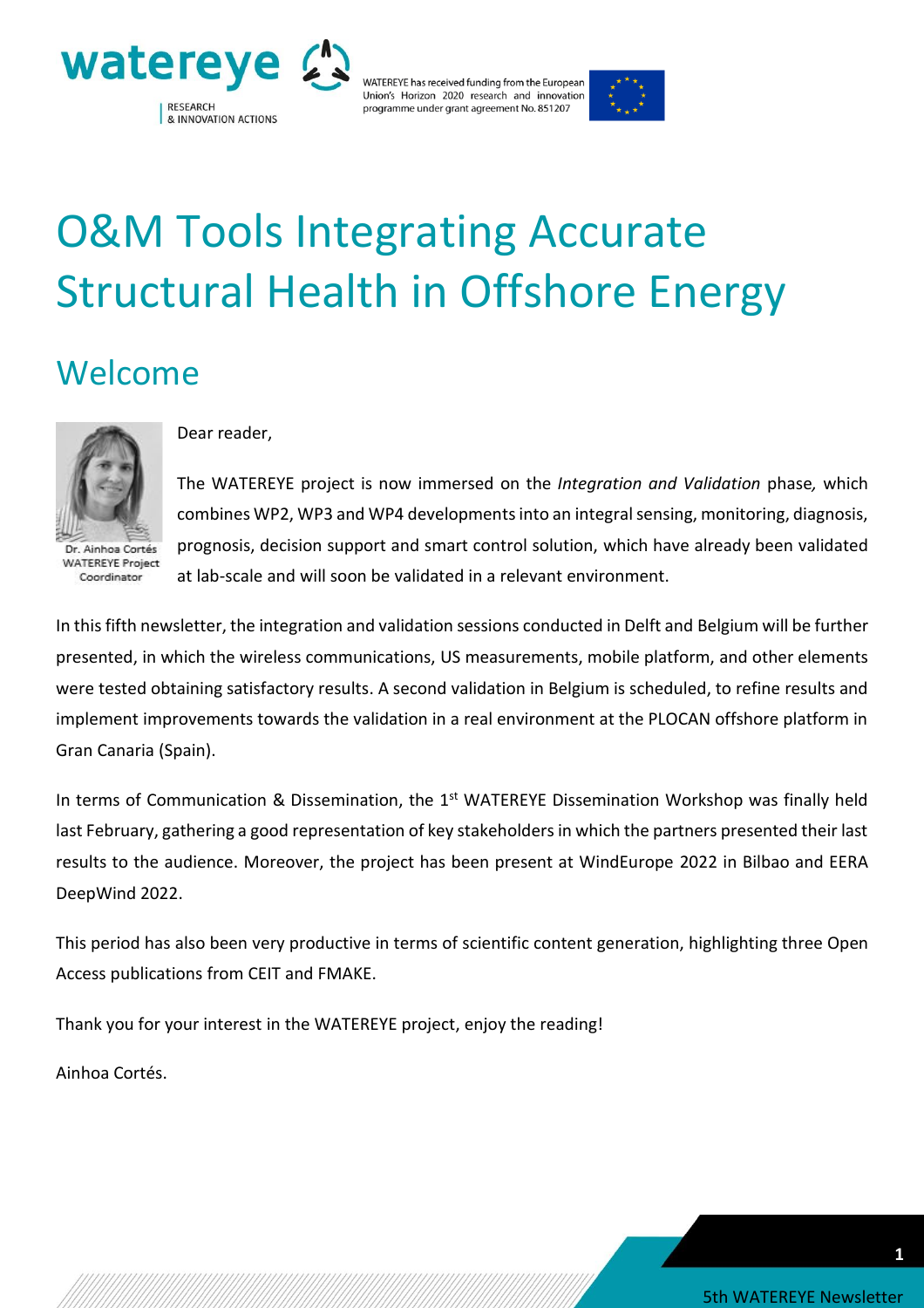



### About WATEREYE

The WATEREYE integral solution will allow Wind Farm Operators to accurately predict the need for future operations & maintenance (O&M) to reduce its costs, which can represent up to 30% of the Levelised Cost of Energy (LCOE) (an estimated LCOE of 70€/MWh in 2030), and to increase the annual energy production from the offshore wind thanks to an accurate structural health monitoring and control of the Offshore Wind Farms.

For this purpose:

- 1. WATEREYE aims to develop high-accuracy, fast-response, and non-invasive ultrasound smart sensors to detect and estimate corrosion levels by analysing wall thickness, which will be integrated into a high-precision indoor "drone-based mobile platform" inspection system capable of monitoring the entire critical area.
- 2. Design a robust wireless communication system and a custom protocol that will prevent data losses or corruption even in a harsh environment.
- 3. Collect, store, and provide efficient access layers for the wind turbine data to ensure optimal understanding of structural health.
- 4. Develop accurate mathematical corrosion models for offshore wind turbine structures to characterize the corrosion phenomena in the wind turbine tower.
- 5. Develop condition-based maintenance tools for fault diagnosis; corrosion prognosis algorithms; decision support to define predictive O&M; and fault-tolerant control of offshore wind structures.
- 6. Develop control algorithms for adaptive O&M strategies of individual wind turbine and the overall plant. The WATEREYE monitoring system will determine the condition of the structures. This information, together with O&M tasks, will minimise the need for human inspection, vessel transfer, and optimising onshore logistics.

Visit us at [www.watereye-project.eu](http://www.watereye-project.eu/) to extend this information



Download [here](https://watereye-project.eu/wp-content/uploads/2020/03/WATEREYE-Leaflet.pdf) our leaflet to get more details about WATEREYE concept and methodology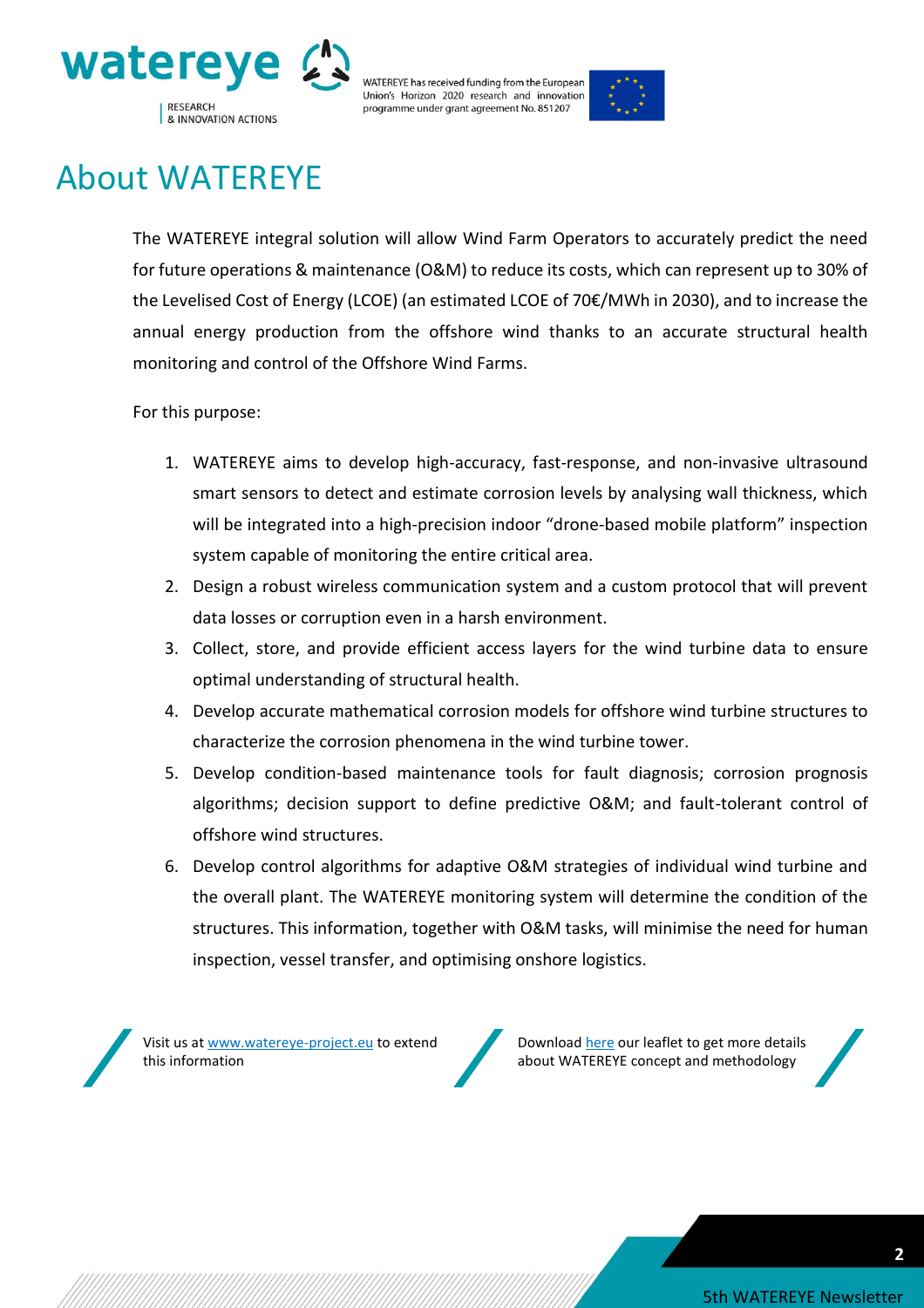



### Meet the WATEREYE Team



Plataforma Oceánica<br>de Canarias PL CAN

\*Click on logos to access the partner's webpage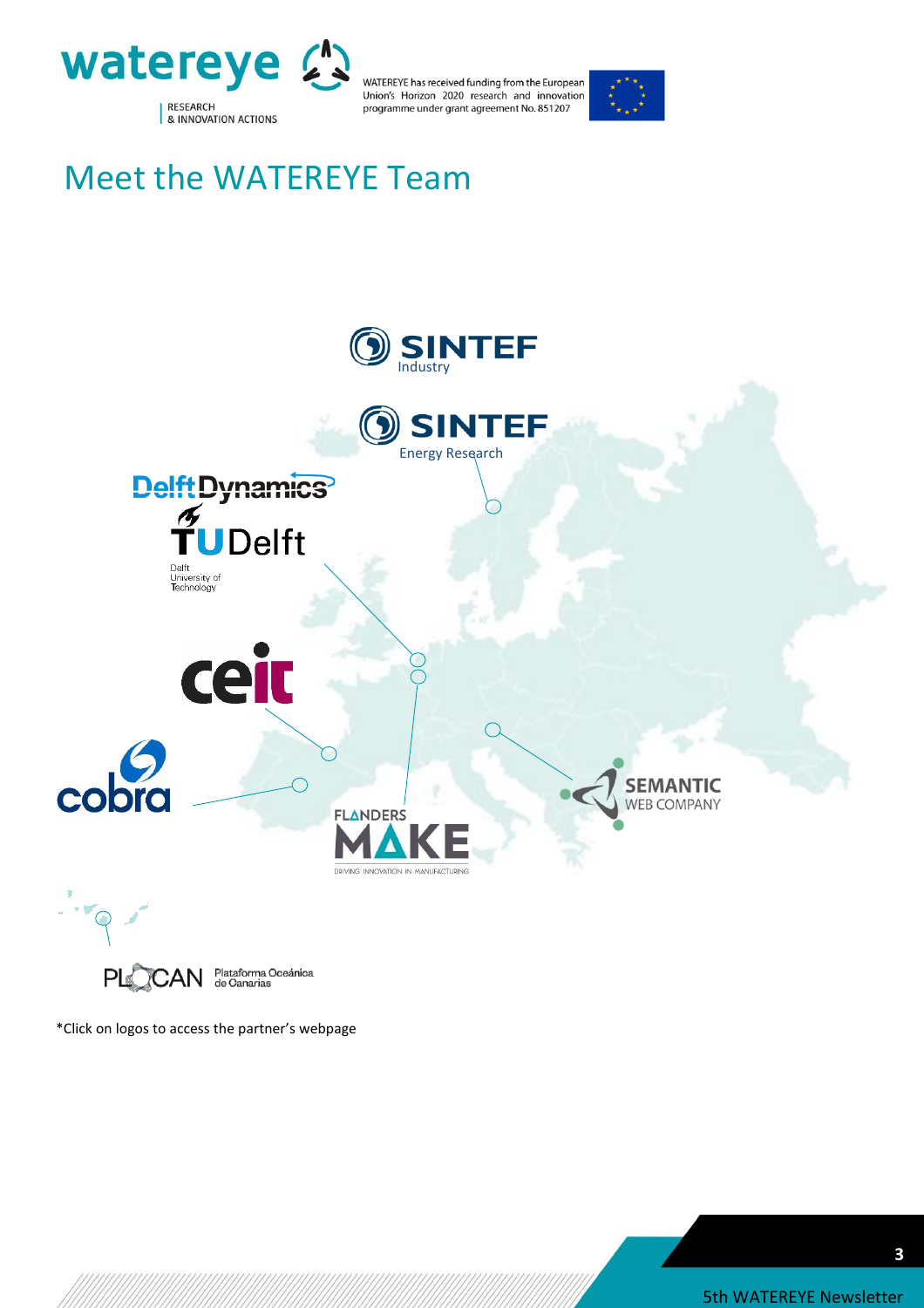



### Follow us and share it



We would like to encourage you to follow us on our [website,](https://watereye-project.eu/) [Twitter](https://twitter.com/watereyeproject) , [LinkedIn](https://www.linkedin.com/company/watereye-project) and [YouTube](https://www.youtube.com/channel/UCasJHqXzipYRmcFD5vxQiZA) official channel as well as to tag @watereyeproject in your tweets to circulate news, publications or events on our Twitter feed. In the same way, we encourage you to use @WATEREYE PROJECT in your LinkedIn public actions regarded to WATEREYE.

### WATEREYE News

#### Third physical integration conducted

On March  $16^{th}$ -18<sup>th</sup> the third physical session was conducted in Delft, with the aim to continue testing the ultrasound meaurements done by the mobile sensor node integrated into the drone. We improved the wireless network management to stop the ranging process automatically when the ultrasound probe is positioned and ready to perform the measurements and send them to the WATEREYE Computer (WEC). On top of that, the system composed by 8 Ultra-Wide Band (UWB) anchors, the mobile sensor node into the drone and the WEC was tested taking measurements dynamically when the drone was flying.

The US sensor was placed on the position of the lower rubber stopper, therefore allowing more pressure on the sensor. This, combined with the increased sample rate of the Ultrasound Ultra-Wide Band Device (UUD) provided good results. As a summary:

- The ranging estimations between the UWB anchors and the mobile node were used for the altitude estimation of the drone.
- There were not interferences between the UWB links and the wireless communications used to pilot the drone.
- The ultrasound measurements were good even in vertical position and with the presence of vibrations when the ultrasound probe was placed on the characterized samples.



*Figure 1. Ultrasound static measurements* 



*Figure 2. Bare steel samples placed in the plate for the US measurements* 

Regarding the validation of the UUD and the Mobile Platform, Delft Dynamics was able to solve hardware and software timing issues on the serial protocol between the UUD and the mobile platform.

Also, the most optimal anchor positions were selected for the most accurate altitude estimations from the UWB range measurements. The resulting altitude was verified during the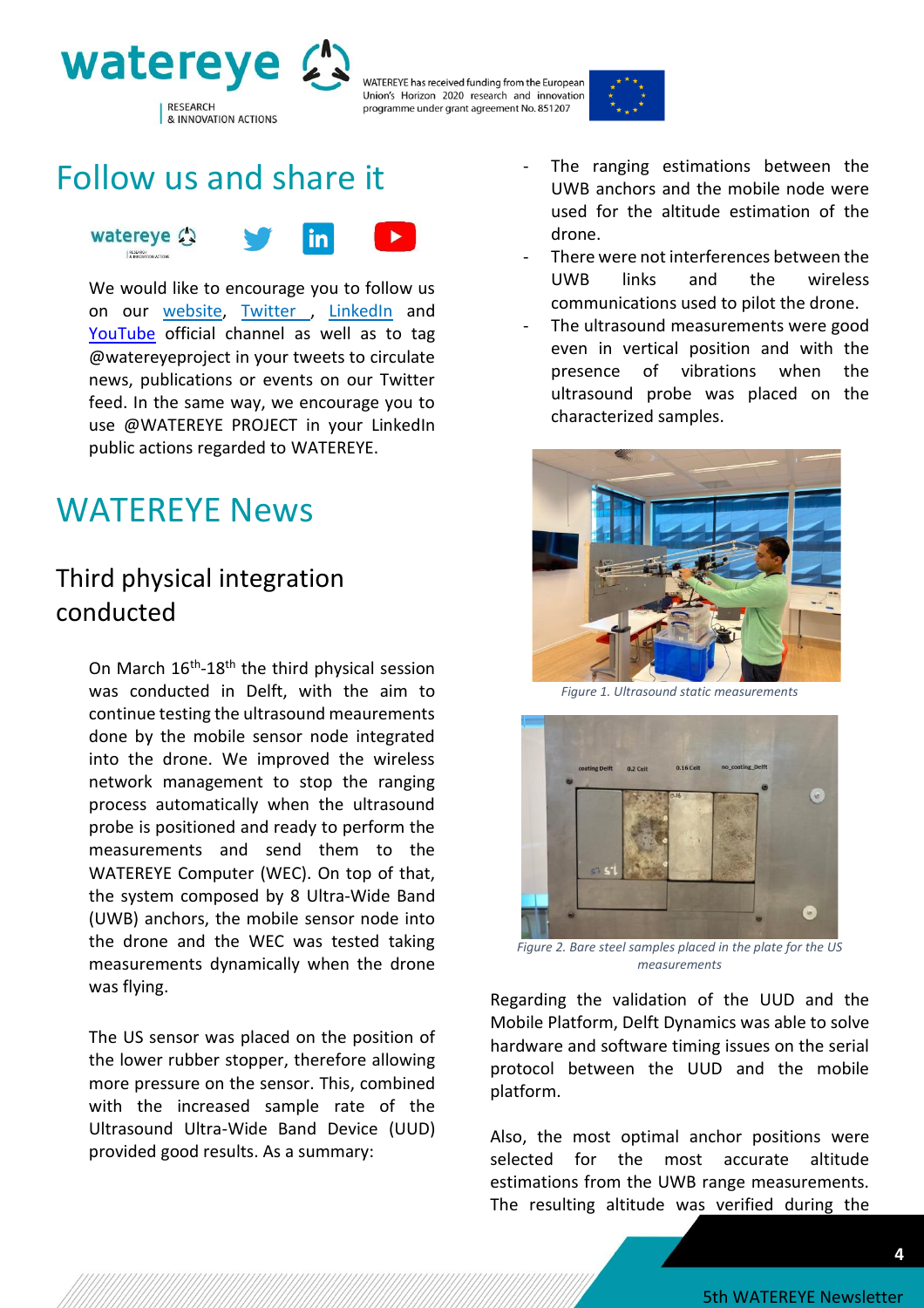



validation compared to a laser altitude measurement device on the drone.



#### First integration and validation session in Sint-Truiden, Belgium

On March 31st, a two day integration session was held at DronePort in Belgium. The goal of this integration was to perform an intermediate validation of the work done in the WATEREYE project.

CEIT and Delft Dynamics conducted the tests to validate the wireless communications, the drone and US probe positioning, and the thickness estimations using the ultrasound device integrated into the drone. These tests were conducted inside a mock up of a wind turbine tower consisting out of a steel structure of 32 panels which can easily be built-up and dismantled. A camera was mounted to follow the activities from outside safely.



*Figure 4. Validation set-up at DronePort*

Good results were obtained with the drone flying. The thickness estimations were received wirelessly by the WEC and the drone was able to estimate the US probe positioning correctly.

During the validation it was found that the Indoor Positioning System (IPS) did not perform optimal for the heading calculation of the drone. Therefore, the heading result of the algorithm had an offset error. An optimized model for heading calculations will be tested during a second validation in Belgium.

All actions were logged to prepare for a smooth final demonstration at the offshore platform of PLOCAN, in Gran Canaria (Spain).

In terms of communication activities, a dissemination video was recorded during the validation session.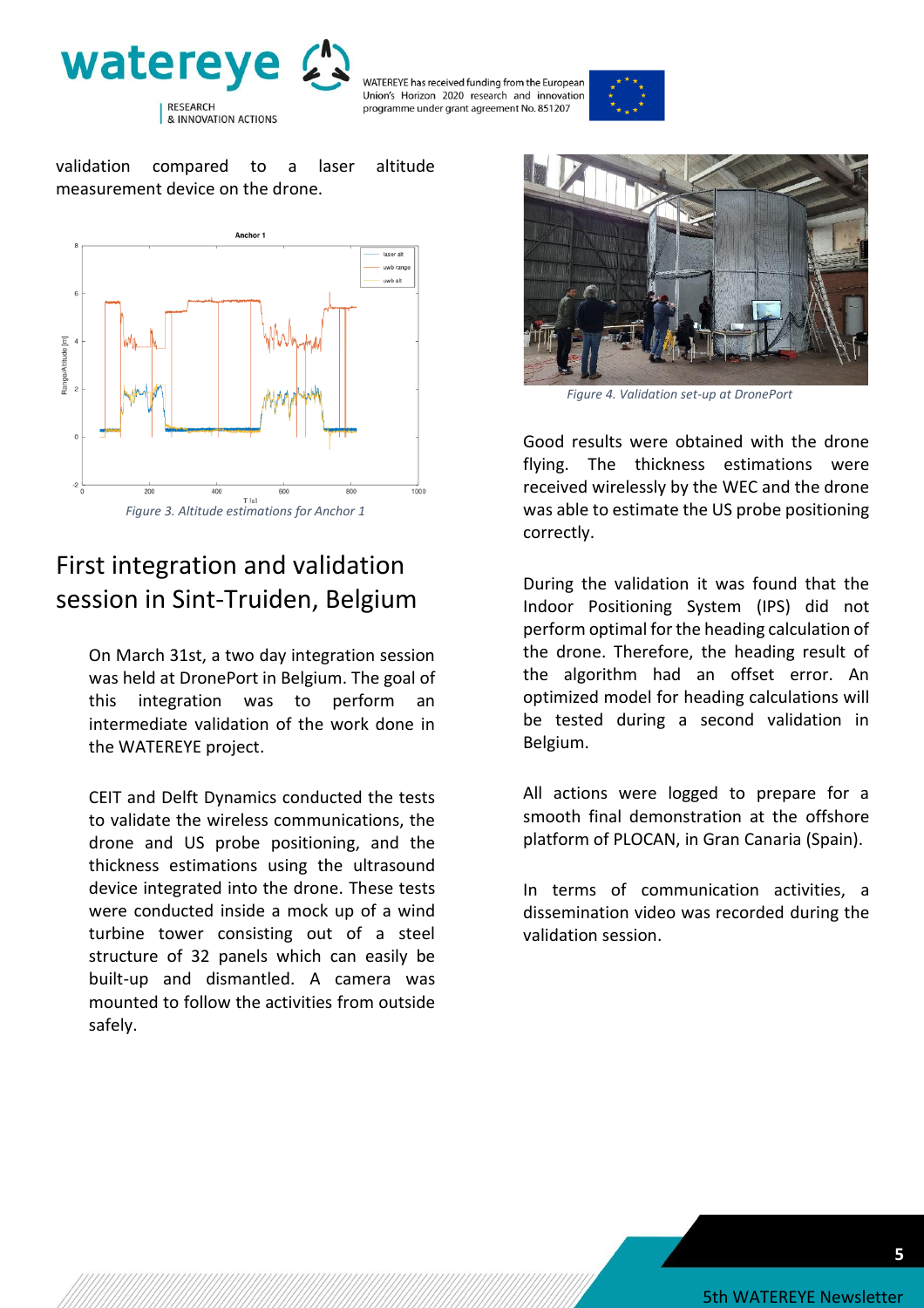





*Figure 5. DD team configuring the drone before flying* 

#### 1<sup>st</sup> Dissemination Workshop, 4<sup>th</sup> February 2022 - online

Last 4<sup>th</sup> February, the WATEREYE project organised its 1<sup>st</sup> Dissemination Workshop. The opening session and welcome was provided by Andreas Momber from Muelhan AG. Throughout the event, the latest results were presented by the project partners. The workshop gathered representatives from industry, academia, and research intitutions.



*Figure 6. 1st WATEREYE Dissemination Workshop*

For more information, the event recording is available [here.](https://www.youtube.com/watch?v=mX8wUoK52LE)

#### WATEREYE project present at WindEurope 2022 in Bilbao

The WATEREYE project was present at the WindEurope Annual Event, which took place from 5 to 7 April 2022 in Bilbao (Spain). The project coordinator, Ainhoa Cortés from CEIT had the chance to present the WATEREYE project to those interested in learning more about the project and its results.

There, the project coordinator was interviewed by the Energy Agency of the Basque Government, where she presented the main research areas of CEIT and their role within the WATEREYE project.

Watch the full interview [here.](https://www.youtube.com/watch?v=QBqVnschoqk)



*Figure 7. WATEREYE Project Coordinator in WindEurope 2022*

Furthermore, our colleague Upeksha Chathurani from CEIT presented a poster on "Ultrasound Testbed as a Design Methodology of Corrosion Smart Monitoring System In Offshore Wind".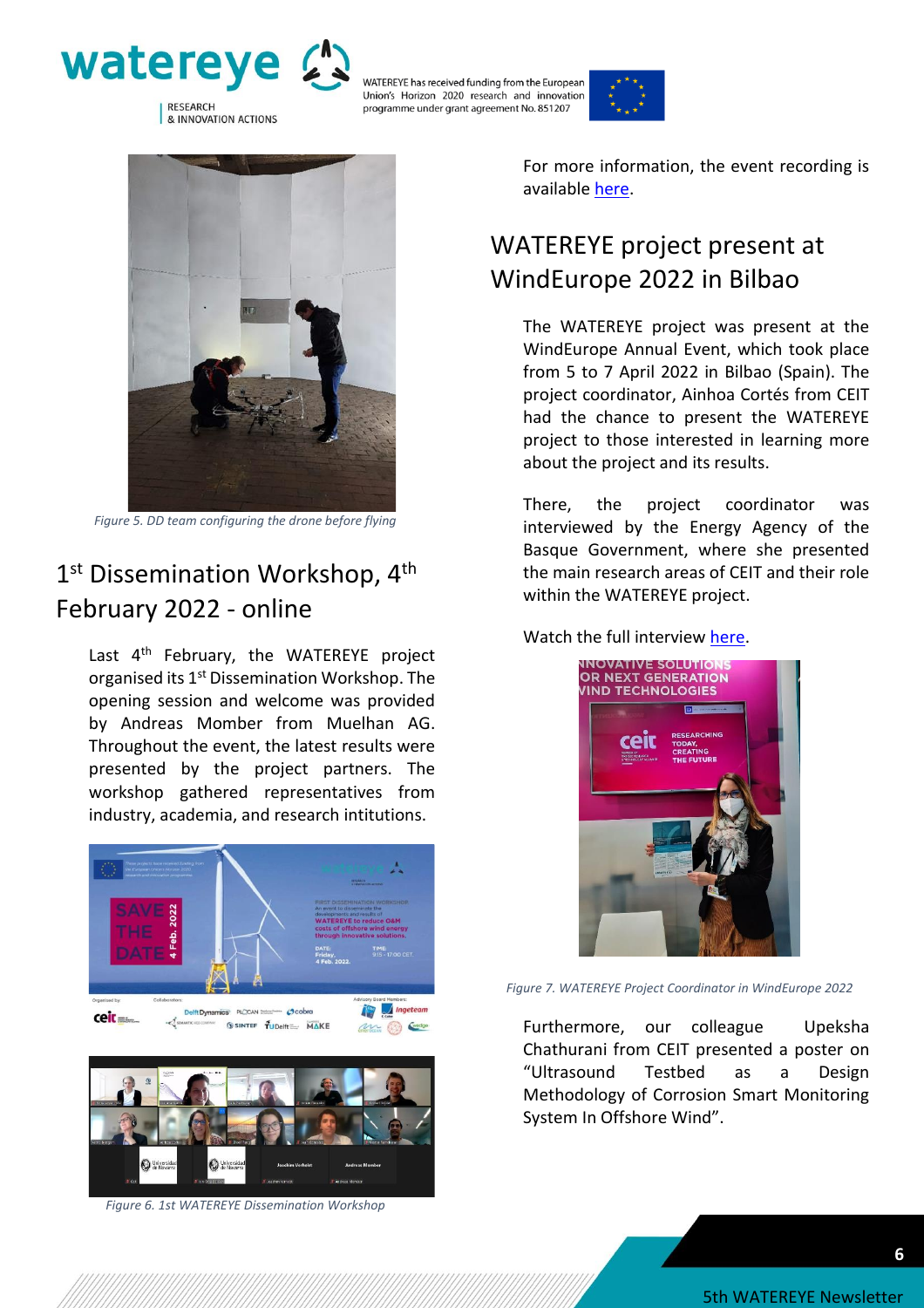





*Figure 8. CEIT poster in WindEurope 2022*

#### FMAKE and SINTEF-E presented at EERA DeepWind on 19<sup>th</sup>-21<sup>st</sup> January 2022

FMAKE and SINTEF-I delivered some presentations at the ERA DeepWind'22 event:

- 1. Corrosion Detection and Prognostics for Offshore Wind-Turbine Structures using Switching Kalman Filtering.
- 2. Decision Support Tool for Predictive Maintenance of Offshore Wind Turbine Structures.
- 3. Joint optimization of preventive and condition-based maintenance for offshore wind farms.



*Figure 9. WATEREYE partners presentations at EERA DeepWind 2022*

#### Open Access articles published

Three open access articles have been published by the project partners CEIT and FMAKE:

- 1) U.Chathurani, A. Cortés, A. Irizar. *Ultrasound-Based Smart Corrosion Monitoring System for Offshore Wind Turbines.* Article available [here.](https://www.mdpi.com/2076-3417/12/2/808/htm)
- 2) A. Guisasola, A. Cortés, J. Cejudo, A. da Silva, M. Losada, P. Bustamante. *Reliable and Low-Power Communications System Based on IR-UWB for Offshore Wind Turbines.* Article available [here.](https://www.mdpi.com/2079-9292/11/4/570)
- 3) J. Verhelst, I. Coudron, A. P. Ompusunggu. *SCADA-Compatible and Scaleable Visualization Tool for Corrosion Monitoring of Offshore Wind Turbine Structures.* Article available [here.](https://www.mdpi.com/2076-3417/12/3/1762)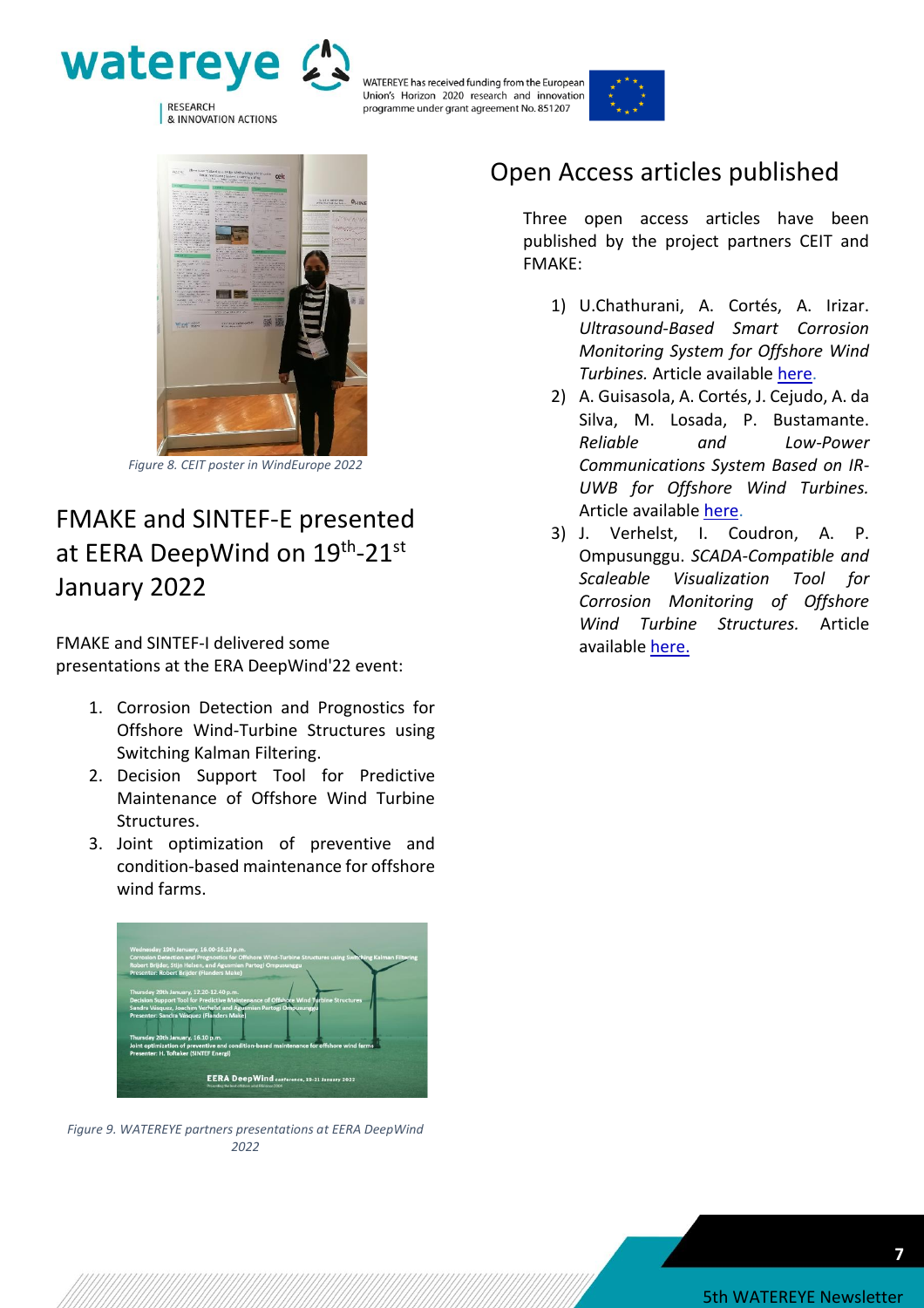



### Events

### Torque 2022, 1-3 June 2022, Delft. The Netherlands



Biennial scientific conference 'The Science of Making Torque from Wind' (TORQUE). The 9th edition, TORQUE 2022 will be hosted by the TU Delft Wind Energy Institute (DUWIND) and held from 1-3 June 2022.

More info:<https://www.torque2022.eu/>

#### DronePort Connect sessions, 31 May 2022, Sint-Truiden. Belgium



During the DronePort Connect session, innovative energy and drone companies learn which drone applications are available today to inspect energy infrastructure faster, safer and cheaper. This DronePort Connect session targets companies in the energy landscape in Flanders. A series of keynotes, use cases and business pitches will be presented from companies working with products and services around drone applications. The concept of WATEREYE will be presented during the pitches. There is an opportunity foreseen to network at the end of the event. The session is in Dutch.

More info:<https://droneport.eu/connect-energie/>